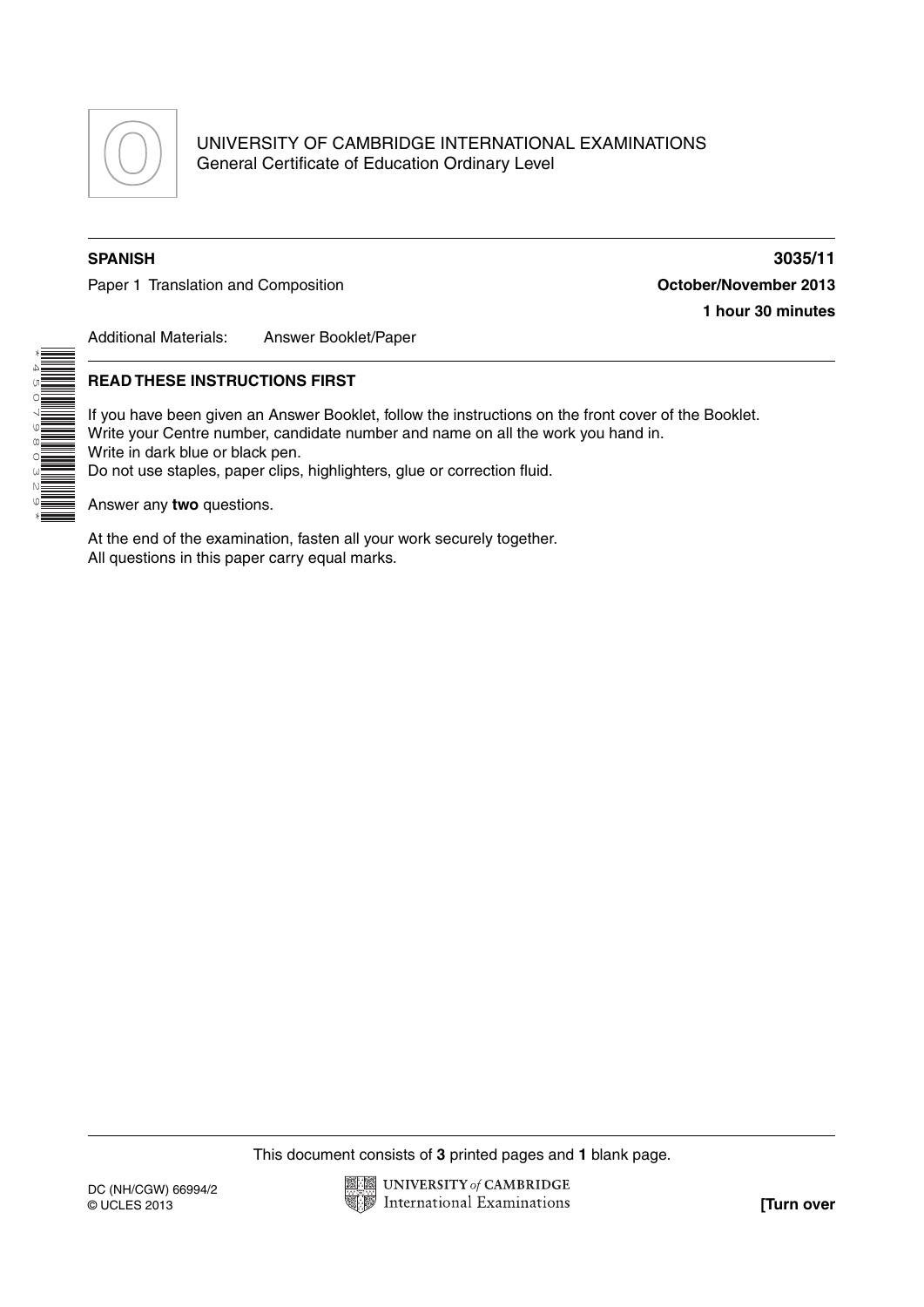## ANSWER ANY **2** QUESTIONS

**1** Write in **Spanish** in the **Past Tense**, using 140–150 words, the story told in the series of pictures below.











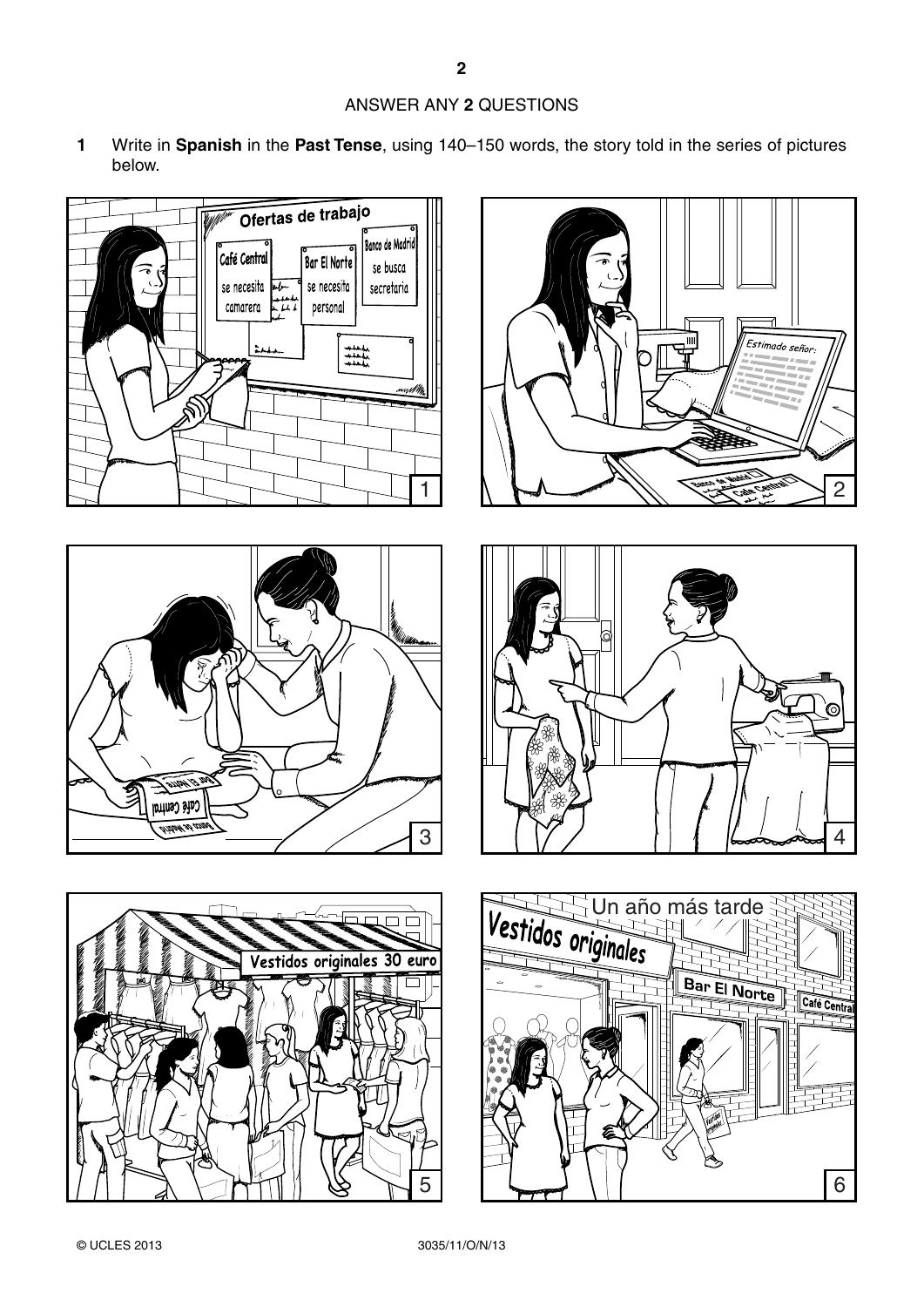- **2** Write in **Spanish** a composition of 140–150 words on **one** of the following:
	- **(a)** Recientemente aprendiste un nuevo deporte en un curso de verano. Los organizadores quieren mejorar el curso para el año que viene. Escribe un informe en que cuentas lo que hiciste, y explicas qué te gustó más y qué te gustaría cambiar. Menciona el alojamiento y la comida también.
	- **(b)** Escribe la conversación entre un(a) médico/a y su paciente, que ha tenido un accidente. El médico/la médica quiere saber qué pasó, cuándo, y qué le duele al/a la paciente. El/ la paciente explica lo que ocurrió y pide información sobre sus heridas y el tratamiento recomendado.
	- **(c)** Has decidido que quieres estudiar en un país extranjero. Escribe una carta al/a la director/a de un colegio o una universidad en el país que has escogido. Necesitas saber todos los detalles de los cursos, del alojamiento para estudiantes y de lo que te va a costar en total. Explica por qué quieres estudiar allí, y por qué serás buen/a estudiante.

## **3** Translate into **Spanish**.

I met Tomás and Ana at school, when we were all about fourteen years old. My first impressions of Tomás were that he was clever but quiet, and Ana seemed friendly and was always cheerful.

We all began singing when the drama teacher asked us to take part in a play with music at Christmas. Tomás also played his guitar and Ana was the best dancer and singer of all.

We became good friends and started playing music at my house several times a week. Within two years there were five of us in the band and we were playing in local clubs and concerts.

Last year was absolutely amazing. After making our first album we appeared on television and radio and sang on the most popular music programmes. All the tickets for our concerts were sold straight away. We want to thank everyone for their interest. We couldn't have done it without you! Follow us on www.anayloschicos.es and get the latest news about the group.